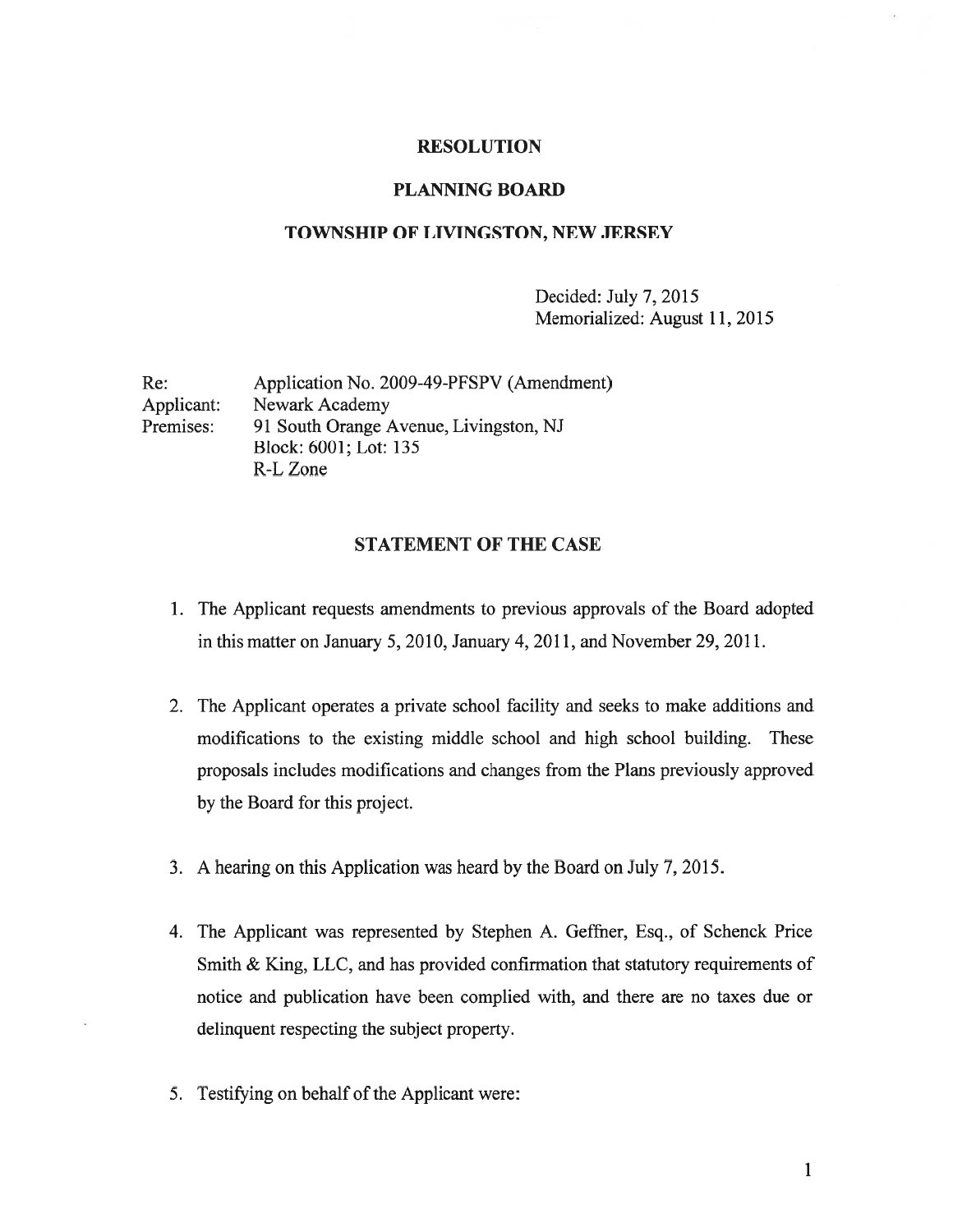- A: Donald M. Austin, the Head of the school.
- B: Michael Lanzafama, of Casey & Keller, P.E., admitted as an exper<sup>t</sup> in planning and engineering.
- C: Walter Kneis, admitted as an exper<sup>t</sup> in architecture.
- D: Karl A. Pehnke, admitted as an exper<sup>t</sup> in traffic engineering.
- 6. The Board granted <sup>a</sup> reques<sup>t</sup> by the Applicant for <sup>a</sup> waiver of an environmental impact statement.
- 7.
- 8. No members of the public has questions for witnesses or appeared either in suppor<sup>t</sup> of or in opposition to the Application.

## FINDINGS OF FACT

- 1. The Board has previously granted approval to the Applicant for construction of additions to the school building and improvements to the grounds and signage on the property. The Applicant now seeks certain changes and modifications to meet needs and demands which have become apparen<sup>t</sup> as earlier stages of the improvements progressed. The previously approved Plans included the addition of <sup>a</sup> performing arts center which the Applicant no longer intends to construct and instead will expand and renovate its existing auditorium facility.
- 2. The proposed newly designed facility will provide 14 middle school classrooms, and <sup>a</sup> total of 59 in the entire academy. The middle school classrooms will be larger in size and will provide <sup>a</sup> better learning environment. The proposed addition would increase the footprint by 12,415 square feet. The Board, by previous Resolution, had approved an addition of 11,204 square feet. The new design includes <sup>a</sup> parapet, but the addition will still be lower in total elevation than the existing primary building. The Applicant also requests new signage at the front entrance which would have improved visibility for motorists on South Orange Avenue.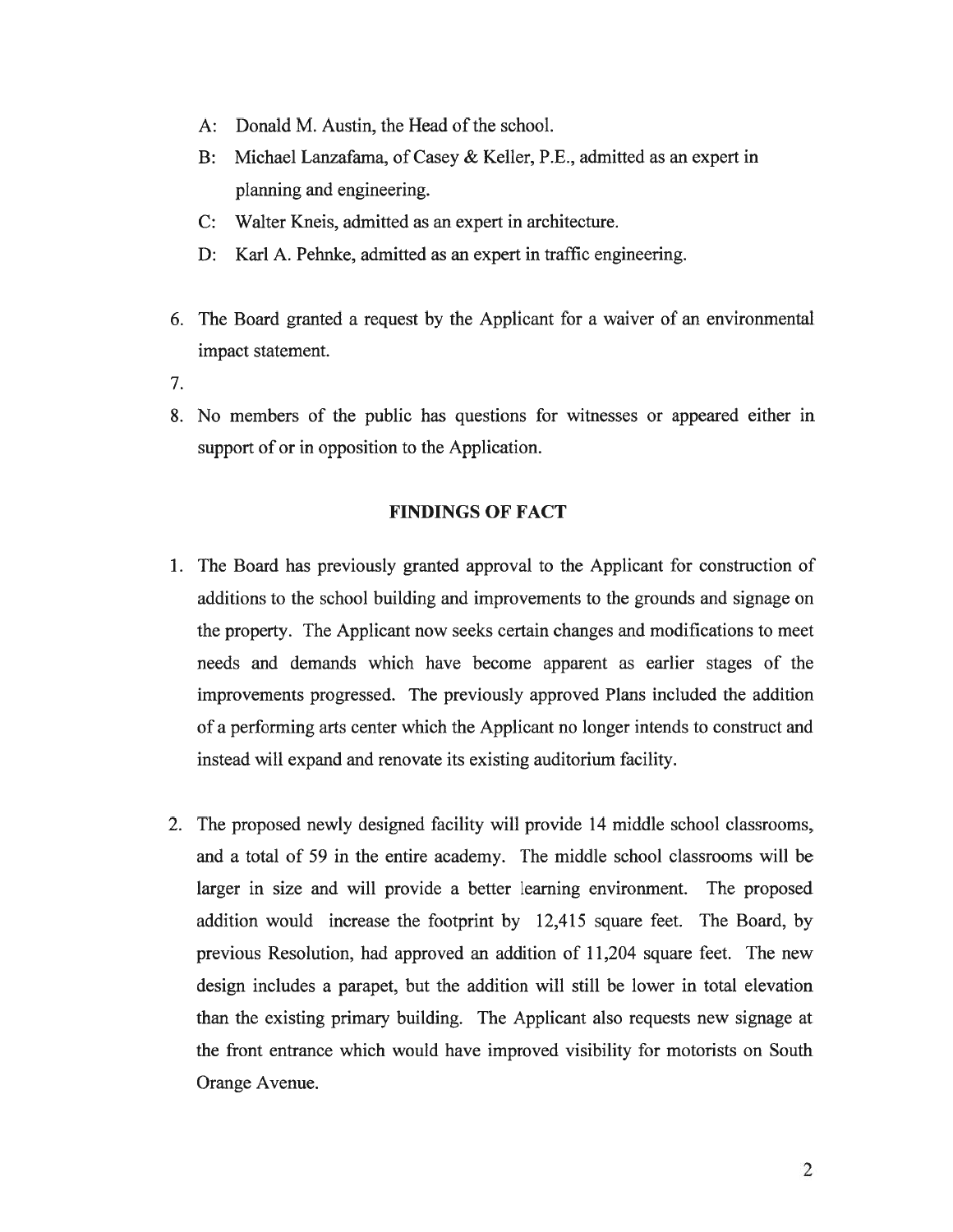3. The Plans as submitted would require the following variances:

A: Township Code 170-115.C.(1) provides for <sup>a</sup> maximum building height of 35 feet; 38 feet 5.9 inches proposed. A variance of 3 feet 5.9 inches is requested.

B: Township Code 170-90.H.(l) limits the Applicant to one free standing sign; 2 are proposed. A variance for one additional sign is requested.

C: Township Code 170-90.H.(1) limits the distance from the street -of way to <sup>a</sup> minimum of 75 feet; 40.72 feet is proposed. A variance of 34.28 feet is requested.

D: Township Code 170-90.H.1) limits the distance from <sup>a</sup> street right of way to <sup>a</sup> minimum of 75 feet; 36.92 feet is proposed for one sign and 40.72 feet for the other. Variances of 38.08 feet and 34.28 are requested.

E: Township Code Section 170-94 requires <sup>a</sup> total of 431 parking spaces, whereas 335 are being provided. Applicant requests <sup>a</sup> variance of 96 parking spaces.

F The Applicant also requested continuance of <sup>a</sup> number of existing non conforming conditions which were included in the previously Applications and are:

(1) Township Code Section 170-87.E.(2)(e) requires <sup>a</sup> minimum of <sup>a</sup> 200 foot front yard setback for an accessory building. 64 feet is existing and proposed to continue, <sup>a</sup> variance of 136 feet front yard setback is requested to be continued.

(2) Township Code Section 1 70-87.E.(2)(d) requires <sup>a</sup> minimum side yard setback of 75 feet for an accessory building. 65 feet is existing and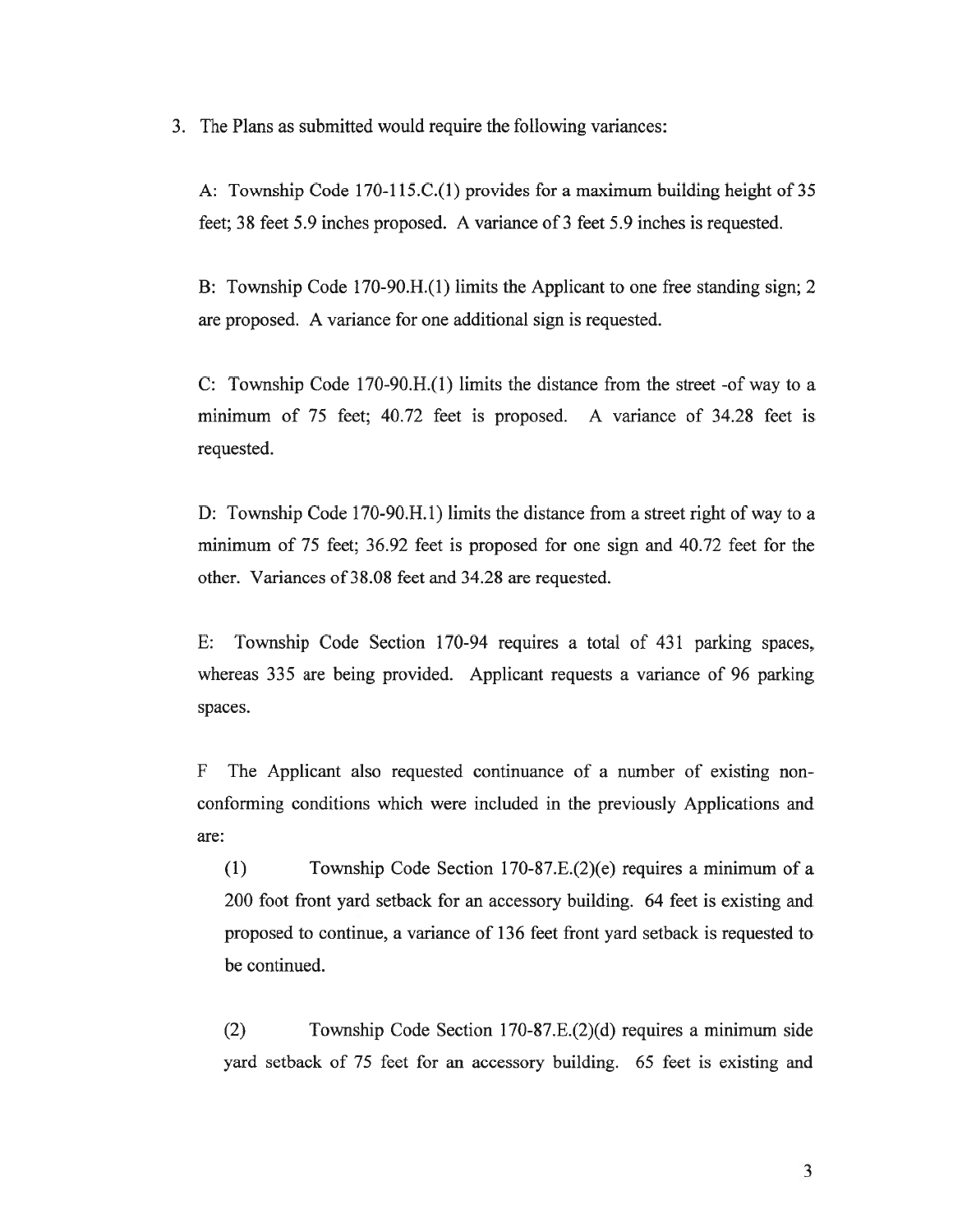proposed to be continued, <sup>a</sup> variance of 10 feet side yard setback is requested to be continued.

(3) Township Code Section 170-115.C. $(5)(a)[1]$  requires a minimum distance of 150 feet from the parking area to South Orange Avenue. 52 feet is existing and proposed to be continued, <sup>a</sup> variance of 98 feet is requested to be continued.

- 4. The Applicant presented testimony from its traffic exper<sup>t</sup> and planner that the parking obligation is skewered high because of the size of the proposed remodeled auditorium/performing arts facility. Parking needs for this facility are rarely, if ever, utilized during school hours and are normally for evening and weekend events when the parking needs for school operations are not utilized. The Board had previously approved <sup>a</sup> variance for 71 parking spaces and there have been no issues or problems with parking shortages since that approval, so that the increase to <sup>a</sup> 96 space variance will not have <sup>a</sup> detrimental effect on the Applicants ability to meet its parking requirement. The school operates as <sup>a</sup> self-contained campus and there is little, if any, spillover onto public roadways.
- 5. The Applicant's experts testified and presented adequate proofs that the requested bulk variances for the building setback and height can be granted because of the self-contained nature of the campus on which the Applicant operates the school, and there will be little visibility from any public streets or adjoining properties due to the size of the property and the location thereon of the existing and proposed buildings and improvements. The variances can be granted pursuan<sup>t</sup> to N.J.S.40:55D-70c.(2) because the benefits outweigh any detriment, the Zone Plan and Zoning Ordinance will not be impaired, there will be no detriment to the public good, and that the improvements will serve to enhance the existing school facility and further enhance its educational functions.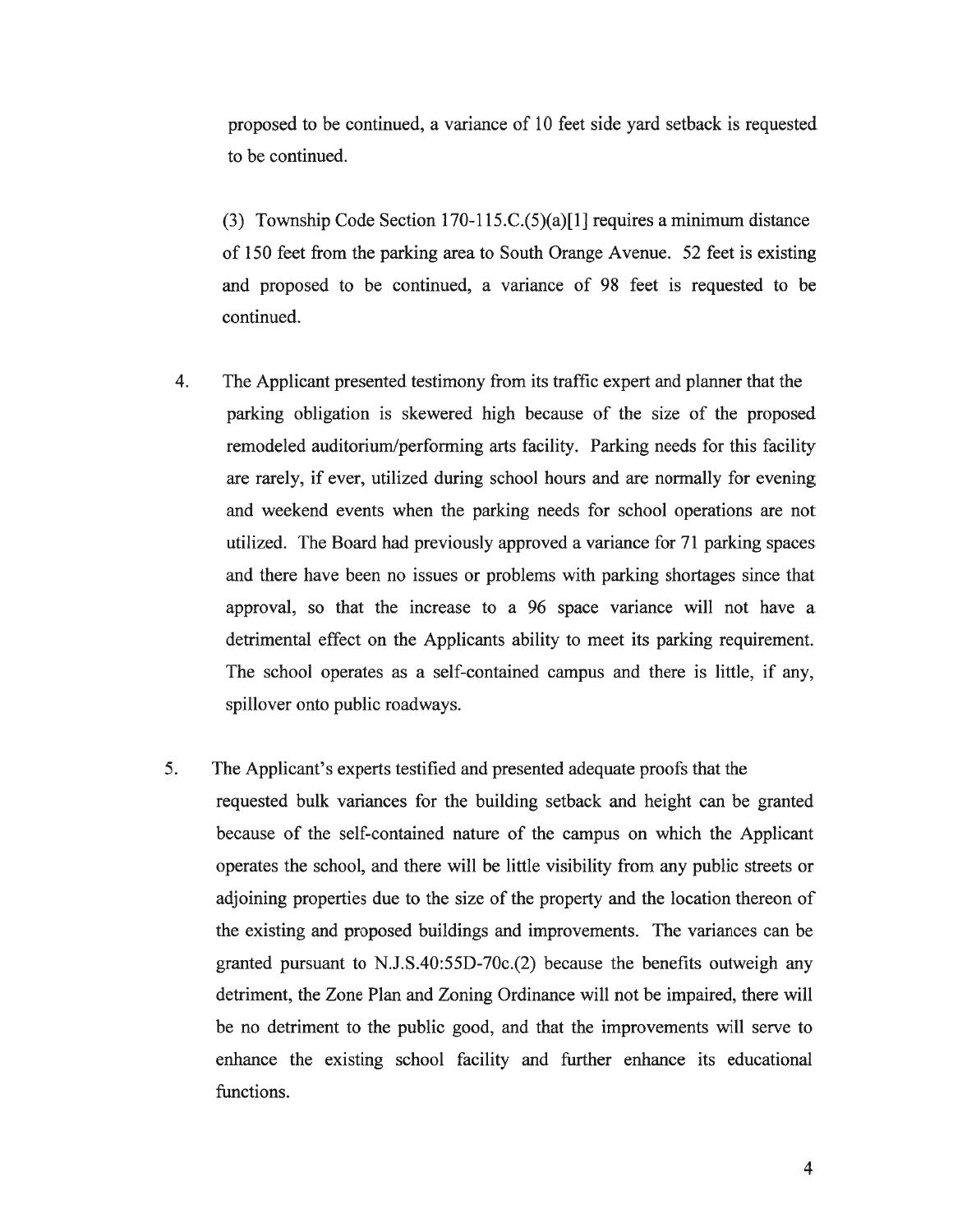6. The sign variances are necessary to provide enhanced visibility of the school entrances for motorists, and will enhance safety by allowing motorists to make safer identification of the Site. Accordingly, the Applicant has satisfied the requirements of N.J.S.40:55D-70.c(2) because the additional and larger signs will provide <sup>a</sup> better zoning alternative by allowing more visible identification of the entrances thereby enhancing traffic safety for motorists who are not familiar with the exact location of the property. There will be no detriment to the public good and the intent and purpose of the Zone Plan and Zoning Ordinance will not be impaired and the benefits of the gran<sup>t</sup> of the variances will outweigh any detriment.

### CONCLUSIONS OF THE BOARD

- 1. The Board finds that the Applicant has satisfied the statutory and Township Code requirements for approval of the Site Plan and same is hereby granted subject to the variances and conditions set forth herein.
- 2. The Board hereby grants and approves the following variances:

A: A variance from Code Section l70--115.C.(1) of 3 feet 5.9 inches to allow <sup>a</sup> total building height, including parapet, of 38 feet 5.9 inches (35 feet permitted, 38 feet 5.9 inches approved).

B: A variance from the provisions of Township Code Section 170-90.H.(l) to allow one additional free standing sign, for <sup>a</sup> total of 2 free standing signs (1 sign permitted, 2 signs approved).

C: A variance from Township Code Section 170-90.H.(l) for <sup>a</sup> freestanding front sign setback variance of 34.28 feet from <sup>a</sup> right-of-way line (75 feet required, 40.72 feet approved) (Easterly side of driveway from South Orange Avenue).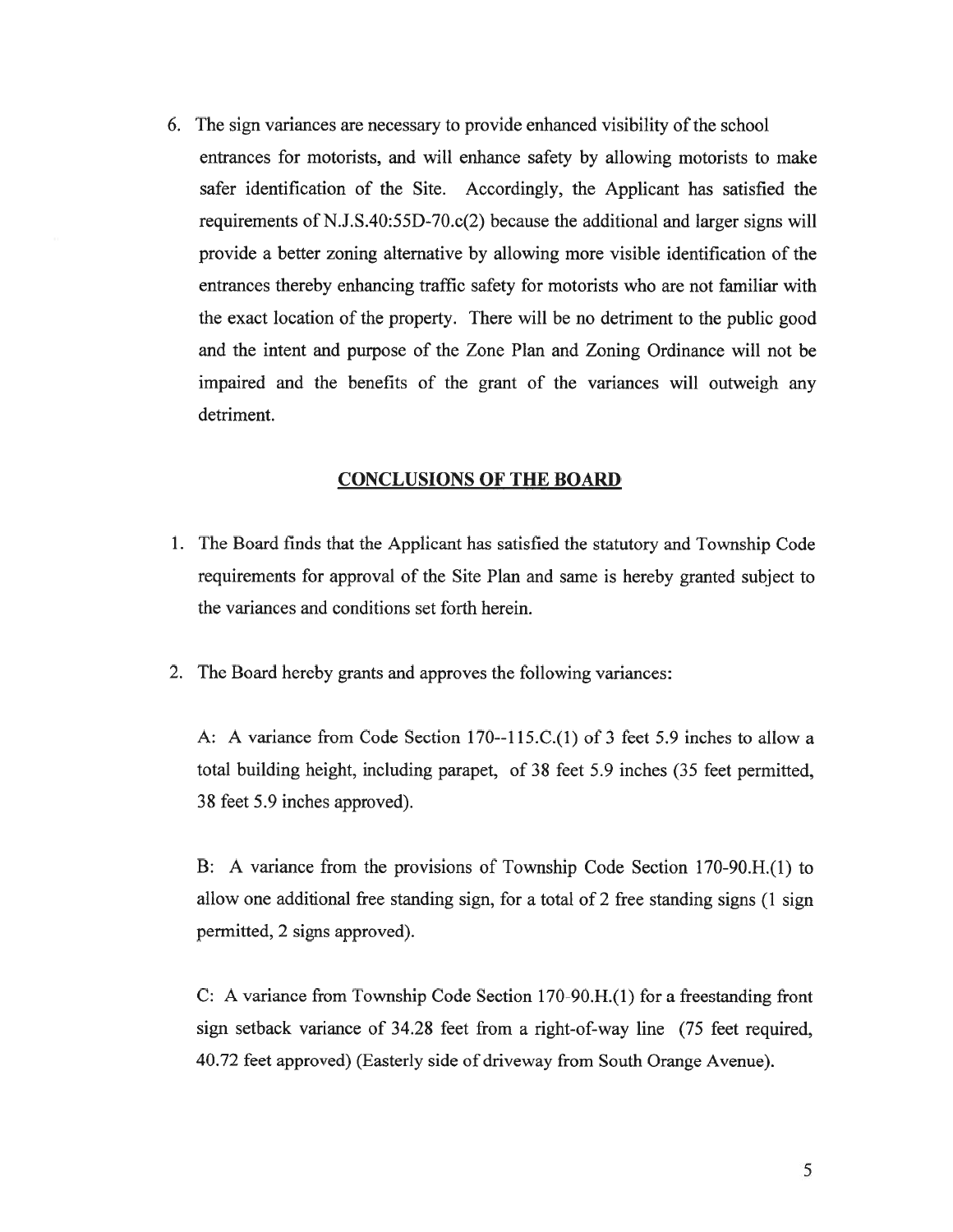D: A variance from Township Code 170-90.H.(1) for <sup>a</sup> freestanding front sign street setback of 38.08 feet from <sup>a</sup> roadway (75 feet required, 36.92 feet approved) (Westerly side of driveway from South Orange Avenue).

E: A variance from Township Code Section 170-94 of 96 parking spaces (431 required, 335 approved).

- 3. The Board also continues the pre-existing non-conforming conditions which were approved as variances by prior Resolutions of the Board and are:
- 4.

A: Township Code Section  $170-87.E.(2)(e)$  requires a minimum of a 200 foot front yard setback for an accessory building. 64 feet is existing and the variance of 136 feet front yard setback is continued.

B: Township Code Section 170-87.E.(2)(d) requires a minimum side yard setback of 75 feet for an accessory building. 65 feet is existing and the variance of 10 feet side yard setback is continued.

C: Township Code Section 170-115.C.(5)(a)[1] requires <sup>a</sup> minimum distance of 150 feet from the parking area to South Orange Avenue. 52 feet is existing and the variance of 98 feet is continued.

- 5. This approval is subject to the Applicant obtaining approval from the Township Engineer that all water and sewer improvements are in compliance with the Township Code and State requirements. The Applicant will also submit to the Township Engineer any necessary information and confirm that all new lighting complies with regulations as to foot-candle illumination.
- 6. This approval is subject to the Board's Model Conditions of Approval attached hereto and incorporated herein.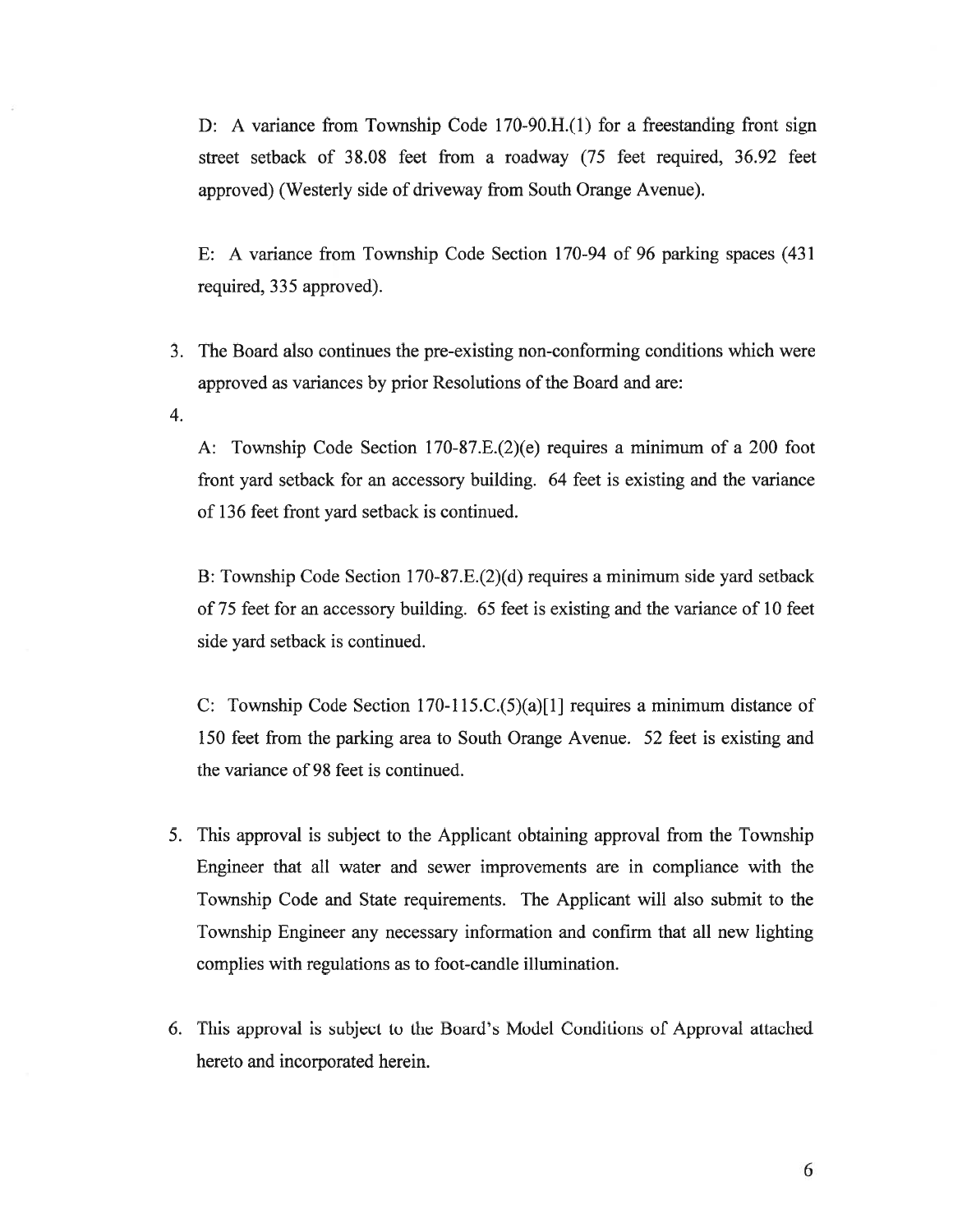7. Except as expressly amended by or inconsistent with this Resolution, all provisions contained in the Resolutions of January 5, 2010, January 4, 2011 and November 29, 2011 on Application No. 2009-49-PFSPV remain in full force and effect.

NOW, THEREFORE, for the reasons set forth herein and as stated on the record by the Members of the Planning Board of the Township of Livingston, and consistent with the proofs and testimony presented at the hearing, by this resolution the Board does hereby memorialize its approva<sup>l</sup> of the Application with variances as set forth subject to the terms and conditions set forth herein by the decision rendered on July 7, 2015 by the affirmative votes of Members Anthony, Kalishman, Meade, Ratner, Santola, Alternate No. 1 Alvarez (in place and stead of Member Leopold), Alternate No, 2 Wishnew (in <sup>p</sup>lace and stead of member Dinar) and Member Klein; they being all of the members present.

**ing the Community of the Community** Peter M. Klein, Chairperson

<sup>I</sup> hereby certify this to be <sup>a</sup> true and accurate copy of the Resolution adopted by the Planning Board of Livingston on August 11, 2015 memorializing the decision of the Planning Board made on July 7, 2015.

V QM

Jackie Coombs-Hollis, Secretary

## PLANNING BOARD, TOWNSHIP OF LIVINGSTON

Model Conditions of Approval (As Amended through February 12, 2013)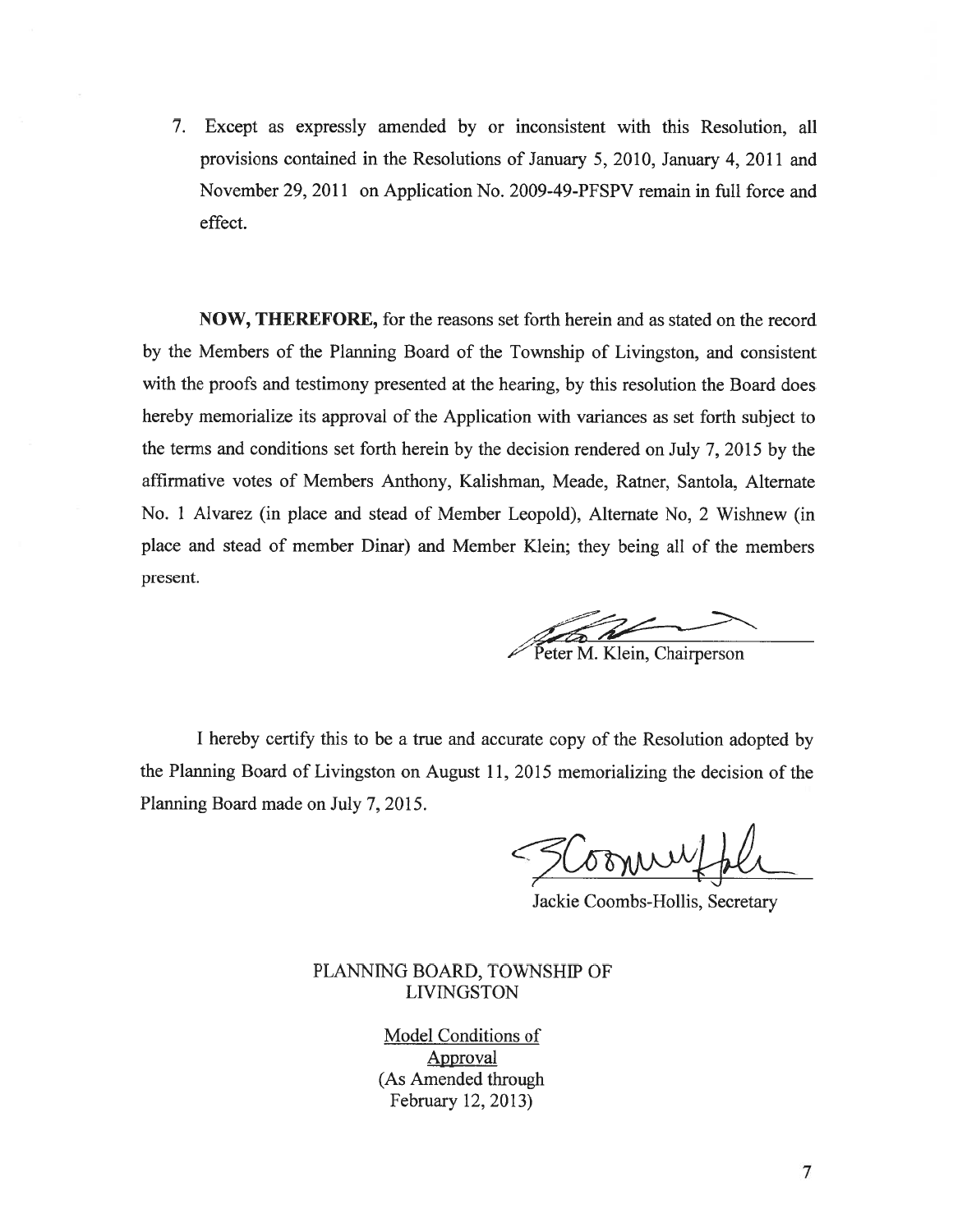Every application turns on its own facts and is judged on its own merits. Listed below are models of conditions which may be considered "standard". A standard can be tailored to specific circumstances, and may not always apply. Other or additional conditions may be tailored for any application.

## 1. Architecture

- a. Rooftop ancillary structures and equipment (other than alternative small energy systems and communications equipment) shall be screened by material compatible with the exterior finish of the building and matching the exterior color of the building as closely as possible.
- b. Enclosures of trash bins, recycling bins or dumpsters shall be of the same type of materials and the same color as the exterior finish of the building.

# 2. Blasting

In the event that blasting be necessary on the Site, the following conditions shall apply in addition to all requirements of federal law or regulations:

- a. All blasting operations shall be performed in strict compliance with N.J.S.A. 21:1A-128 et seq. and N.J.A.C. 12:190-1.1 et seq., or superseding requirements.
- b. <sup>A</sup> pre-blast inspection of all structures on all properties adjacent to the Site or within 200 feet of the intended blasting location (whichever is the greater distance) shall be conducted at Applicant's expense. It shall be conducted no more than 60, nor less than 30, days before blasting commences. A written report of the inspection results shall be provided to the owner of each structure inspected within 10 days after completion of the inspection.
- c. Blasting shall occur only between 10:00 a.m. and 3:00 p.m. on Monday through Friday. Blasting during other hours may be permitted, temporarily, by the Township Engineer upon his finding that <sup>a</sup> condition constituting an emergency exists and necessitates such permission.
- d. Applicant shall coordinate all blasting with the Livingston Police and Fire Departments. If traffic control is required, it shall be provided at Applicant's expense.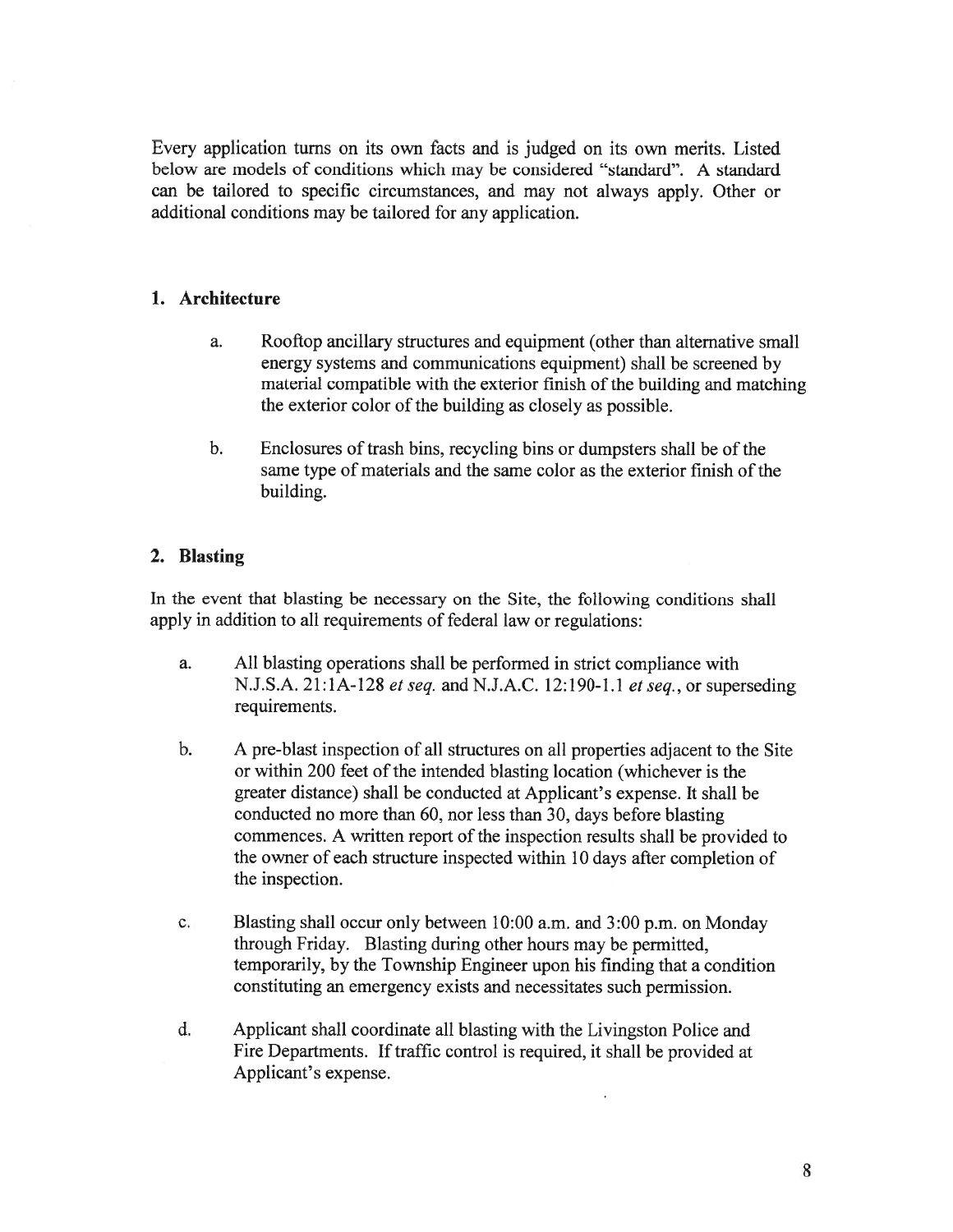- e. Applicant shall give the Township Engineer, the Chief of Police, the Fire Chief, and all owners of structures required to be inspected under "b" above, written notice of scheduled blasting operations to be received not less than 20 days, nor more than 40 days, prior to their commencement. If scheduled blasting operations are delayed or suspended they shall not be resumed until new notice has been given and received. All notices shall include the name and telephone number of Applicant's representative for purposes of receiving and responding to questions and comments.
- f. These conditions do not supersede any requirements of law or regulation that are more strict or restrictive.

# 3. Cleanliness During Demolition or Construction

- a. At the close of each work day the Site shall be thoroughly cleaned and all trash and construction debris, including that within buildings under construction, shall be placed in covered dumpsters. Dumpsters shall be removed from the Site, and replaced, before they overflow.
- b. Not less often than weekly, and whenever else required by the Construction Official or the Township Engineer, the public streets adjacent to the Site shall be manually or mechanically broom swep<sup>t</sup> to remove dirt, mud or debris originating from the Site and located within 500 feet of the Site.
- c. Dust suppression methods acceptable to the Construction Official and the Township Engineer shall be utilized on the Site.

## 4. Deeds & Easements

- a. All conditions of approval that are continuing conditions shall be set forth within all deeds executed with regard to the Site.
- b. All deeds, easements, dedications or restrictions required by this approva<sup>l</sup> shall be subject to review and approval by the Board Attorney prior to signing and shall be filed for recordation after such approval. The Applicant shall submit proof of such recordation to the Board Secretary, the Township Engineer and the Construction Official prior to the issuance of any permits.

# 5. Detention Basins

a. Stormwater managemen<sup>t</sup> basins shall be established on lots created for that purpose only. No structures that are not an approved part of the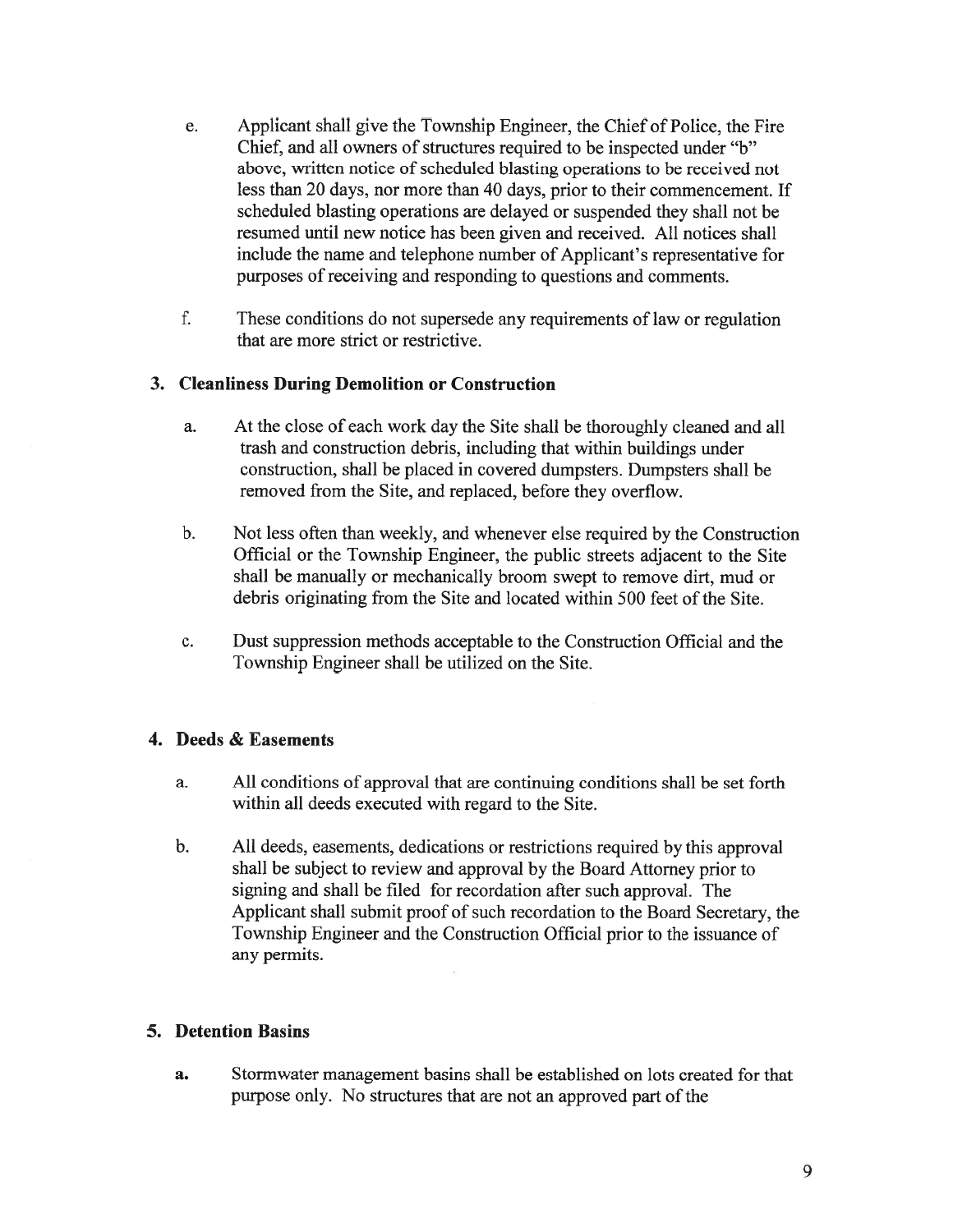stormwater managemen<sup>t</sup> system shall be erected on any such lot. Such basins, together with their required landscaping and fencing, shall be completed, and shall have been inspected and approved by the Township Engineer, prior to issuance of the first Certificate of Occupancy.

- b. If the approval of the Application calls for title to such <sup>a</sup> lot to be transferred to the Township; at such time as the Township accepts any new streets or roads on the Site, title to the lot shall be conveyed to the Township provided that the Township Engineer is then satisfied that the basin has been constructed in full compliance with all applicable requirements. The deed conveying such title shall be subject to prior approval by both the Board Attorney and the Township Attorney.
	- c. A maintenance plan meeting the requirements of the Residential Site Improvement Standards or the Township's Stormwater Control Ordinance, or both, as applicable, shall be prepared by Applicant and shall have received the approval of the Township Engineer prior to issuance of any construction permit. Any future revisions to the maintenance plan shall not become effective until the Township Engineer's approval shall have been obtained.
	- d. Unless maintenance ofthe basin is assumed by the Township or <sup>a</sup> public agency as its direct responsibility, (1) the maintenance plan and any future revisions of it shall be recorded upon the deed of record for the property in terms approved in advance by both the Board Attorney and the Township Attorney; and, (2) the Applicant shall provide <sup>a</sup> performance bond for such maintenance, including landscaping and cleanliness.

#### 6. Final Plans

Prior to the issuance of any Township permit for demolition of any structure, preparation of the Site, or construction of any improvement:

- a. The full text of all of the conditions of this approval, and all <sup>p</sup>lan changes agreed to in the course of the hearing, shall be set out on final plans submitted to the Construction Official, the Township Engineer and the Board Secretary; and
- b. Such final plans shall have been reviewed by the Board Secretary or the Board's Planning Consultant for determination of whether the plans conform to the Board's approvals and shall then have been signed by the Board Chairman, the Board Secretary and the Township Engineer.
- c. Such final plans shall comply with the Uniform Construction Code and the Barrier Free Subcode as then in force in the State of New Jersey. If, during performance of work pursuan<sup>t</sup> to the Board's resolution and permits that have been issued, field conditions indicate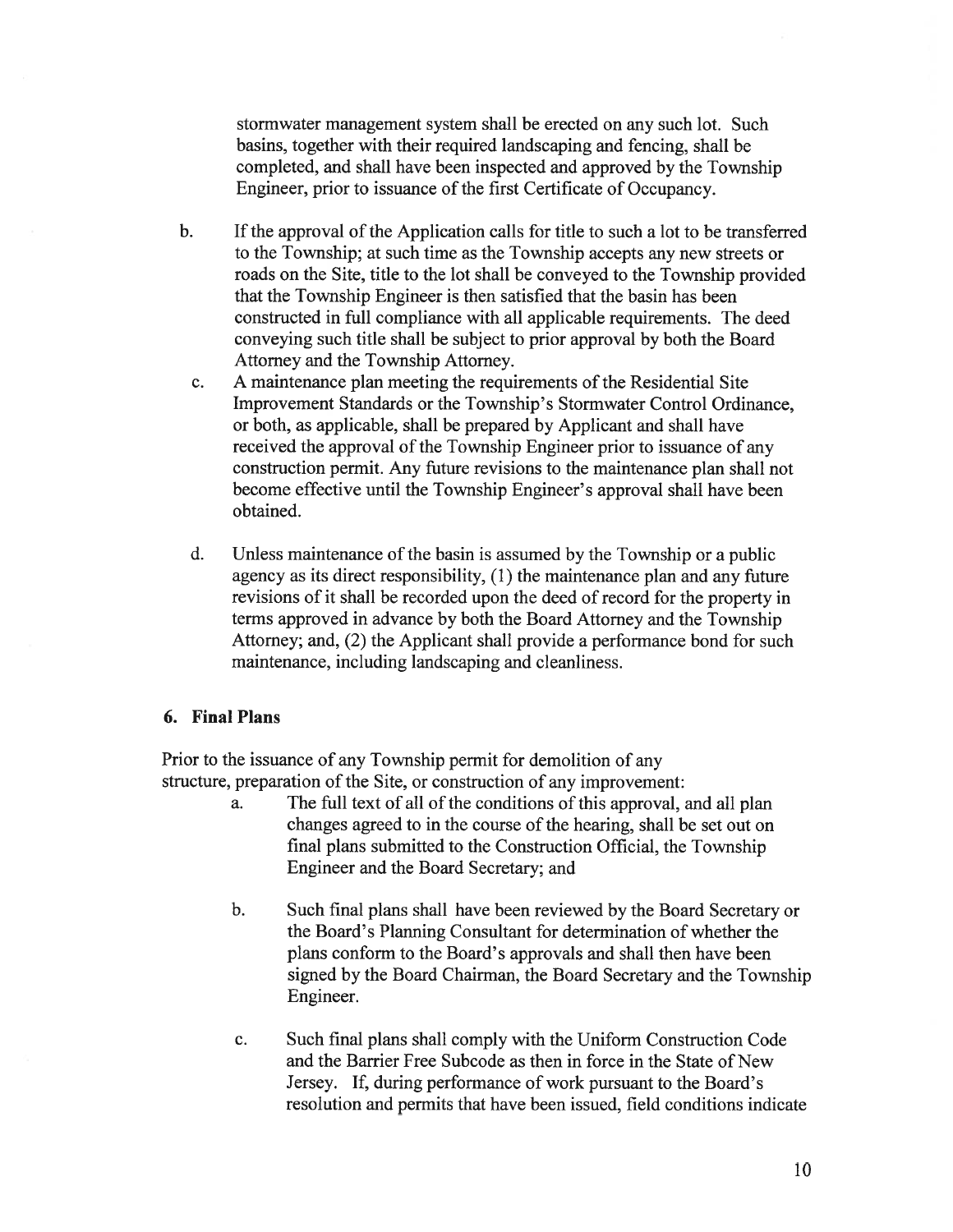need for change(s), such need shall be called to the attention of both the Construction Official and the Township Engineer for approval of any such change before it is implemented. If any such change is significant, permission to amend the Site Plan may have to be sought from the Planning Board. Until all requirements under approved plans and the Uniform Construction Code, including accessibility requirements, have been completed or bonded, any certificates of occupancy issued shall be temporary certificates only.

### 7. Flood Hazards

- a. Insert on the final site plan and/or subdivision map <sup>a</sup> metes and bounds description of all flood hazard areas located on the Site.
- b. Insert in all deeds for individual lots that contain or are adjacent to flood hazard areas. and on the preliminary and final subdivision maps or plats, the following covenant: "The lands designated herein contain flood hazard areas. There shall be no disturbance of any kind as to any flood hazard area unless permitted by N.J.D.E.P. pursuan<sup>t</sup> to the Flood Hazard Control Act, N.J.S.A. 58:16A-50 et. seq. or superseding requirements."

#### 8. Guarantees and Bonds

- a. The approval of this Application is subject to the posting, with terms acceptable to the Township Engineer, of any and all required performance guarantees, bonds, soil erosion and sediment control approvals, and any other requirements of Township ordinances prior to the issuance of any permits for commencement of site preparation or construction.
- b. This approval is also conditioned upon the Applicant's providing, prior to issuance of the first Certificate of Occupancy, <sup>a</sup> performance guarantee acceptable to the Township Engineer for any aspects of the approved landscaping or fencing that has not been completed by the time of issuance of such certificate.

### 9. Landscaping & Environmental Protection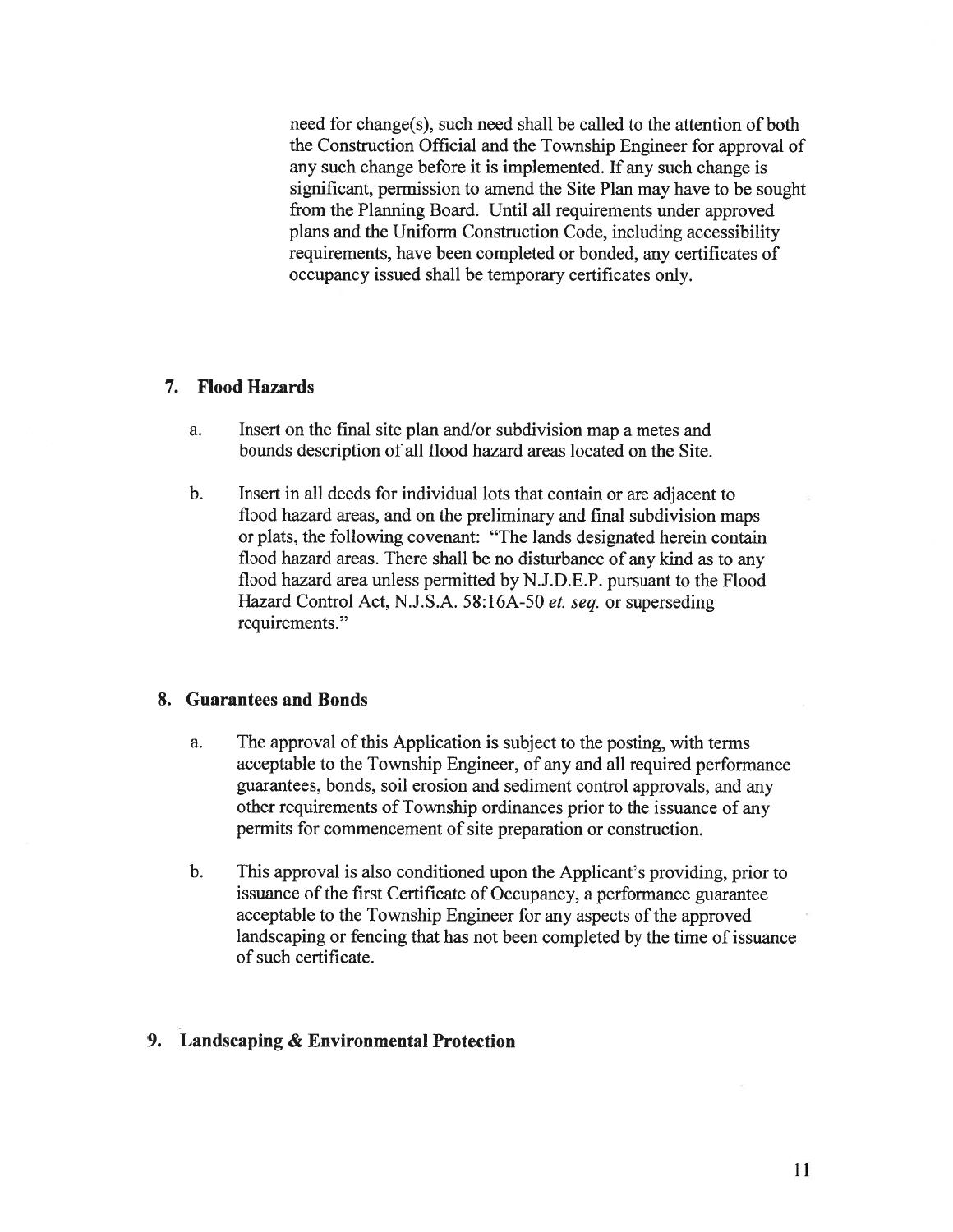- a. All deciduous trees planted shall have <sup>a</sup> caliper of not less than 2.5 inches measured at <sup>a</sup> height of 4.5 feet above ground level. All evergreen trees planted shall have <sup>a</sup> height of 6.0 to 8.0 feet.
- b. Street shade trees shall be <sup>p</sup>lanted as required by Township Code § 170- 72 and shall not be included in the calculation of Replacement Trees required by the Trees Ordinance.
- c. Any tree or other planting installed in accordance with the plans which dies shall be replaced, within the current or next planting season, in kind and at the same size as it had reached at the time of death; excep<sup>t</sup> that if it died more than three years after planting its replacement need not be larger than the size it had reached three years after planting. The same replacement requirements shall apply to any tree or other planting installed in accordance with the plans if subsequently removed because of damage or disease.
- d. No tree existing on the Site at the time of filing of the application shall be removed unless removal is approved under the Trees Ordinance or by this Board. Every existing tree to be preserved shall be tagged and shall be shown on the Site Plan or Subdivision Plan. During site preparation and during construction, each such tree shall be protected by snow fencing or <sup>a</sup> more substantial means approved by the Construction Official. No soils, excavated materials, or any construction equipment or building materials, shall be stored or operated within <sup>a</sup> root protection zone that shall be the greater distance of (i) the crown drip line, or (ii) <sup>a</sup> distance equal to caliper multiplied by one (1) foot, (but never less than eight (8) feet from the trunk of <sup>a</sup> tree to be preserved), or anywhere else where such soil or materials can adversely affect the health of trees to be preserved. All work done within the root protection zone shall be accomplished with hand tools.
- e. The grade of land located within the root protection zone shall not be raised or lowered more than three (3) inches unless compensated for by welling or retaining wall methods; but in no event shall welling or retaining walls be installed less than eight (8) feet from the trunk of <sup>a</sup> tree.
- f. During site preparation or construction, no fuel storage, and no refueling, maintenance, repair or washdown of construction vehicles or equipment, shall occur within fifty (50) feet of any tree to be preserved.
- g. Any provision of the Trees Ordinance, Chapter 306 of the Code of the Township of Livingston, that establishes <sup>a</sup> conflicting standard or requirement shall control.
- h. No mulch shall be placed, or allowed to accumulate, within six inches of the trunk of any tree or shrub planted on the Site in compliance with this resolution. Mulch shall not be applied, or allowed to accumulate,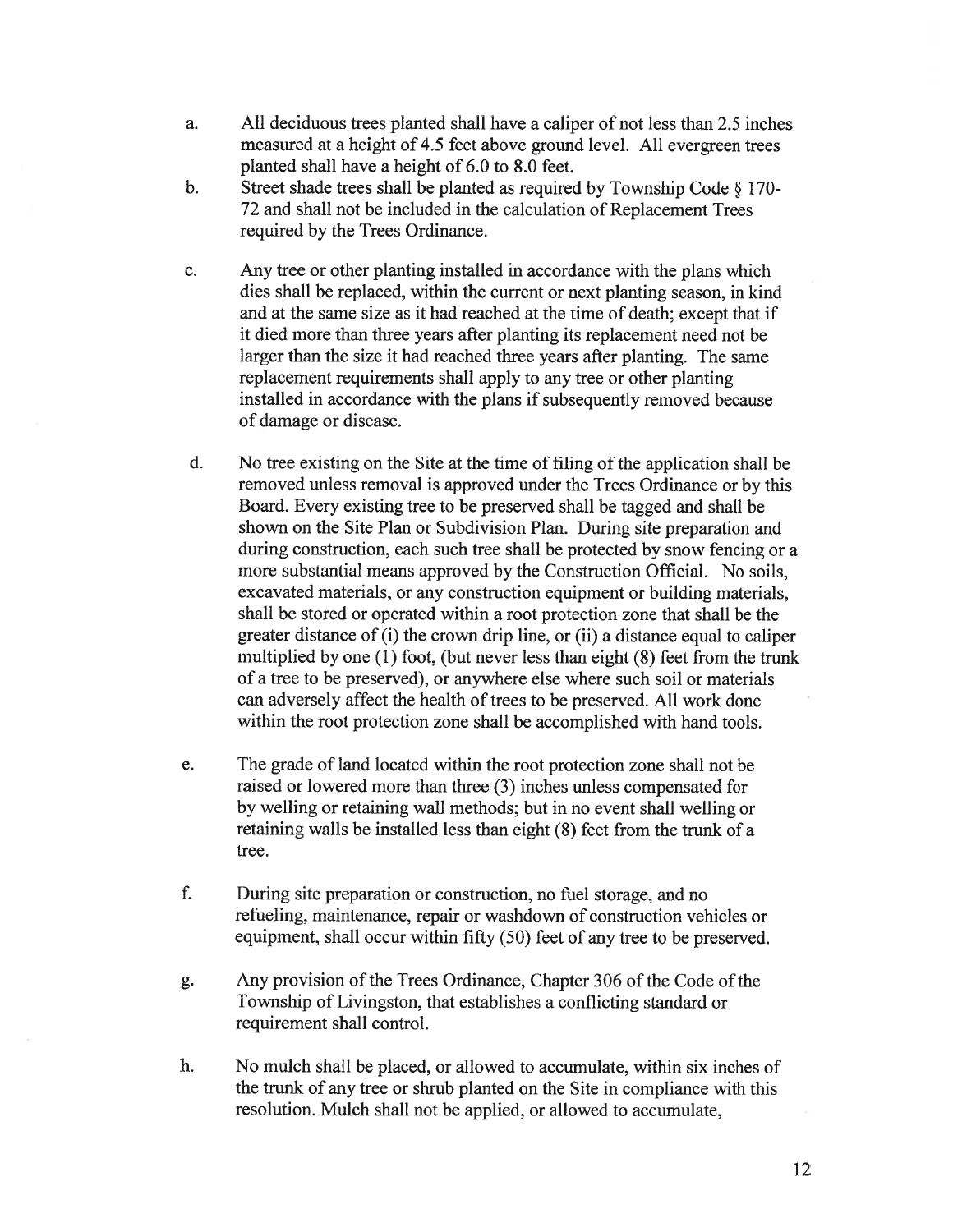elsewhere within the drip line of the tree or shrub to <sup>a</sup> depth in excess of four inches.

### 10. Noise

- a. No site preparation, demolition or construction activity shall be performed on the Site on Sundays, or before 7:30 a.m. or after 5:00 p.m. on weekdays, or before 9:00 a.m. or after 5:00 p.m. on Saturdays or federal holidays.
- b. All vehicles and motorized machinery operated on the Site shall be equipped with properly operating mufflers.
- c. No site preparation, demolition or construction activity (other than authorized blasting) shall produce, at the property line, (i) continuous airborne sound at <sup>a</sup> sound level in excess of 65 dBa, or which has an octave band sound pressure level in decibels which exceeds the standards provided in 32 N.J.R. 2230 et. seq., or (ii) impulsive sound in air which has <sup>a</sup> pea<sup>k</sup> sound pressure level in excess of 80 decibels, or (iii) impulsive sound in air which repeats more than four times in any hour and has <sup>a</sup> peak sound pressure level in excess of 50 decibels.
- d. Relief from these noise conditions may be permitted, temporarily, by the Township Engineer upon his finding that <sup>a</sup> circumstance constituting an emergency exists and necessitates such permission.

## 11. Other Governmental Approvals

- a. Applicant shall comply with all applicable Federal, State and local laws and regulations and obtain any other governmental approvals required for implementation of this application as approved. If any other governmental agency or authority grants <sup>a</sup> waiver of or variance from any law, rule or regulation, or imposes any condition or requirement, which affects this approval or any of the conditions contained herein, then this Board shall have the right to review such action as it relates to this Board's approval or conditions and to modify, amend or revoke its approval and/or conditions.
- b. No Township permit for demolition of any structure, or preparation of the Site or construction of any improvement shall be issued until proof of reques<sup>t</sup> for such required approvals and any action thereupon, shall have been presented to the Construction Official and the Board Secretary by the Applicant.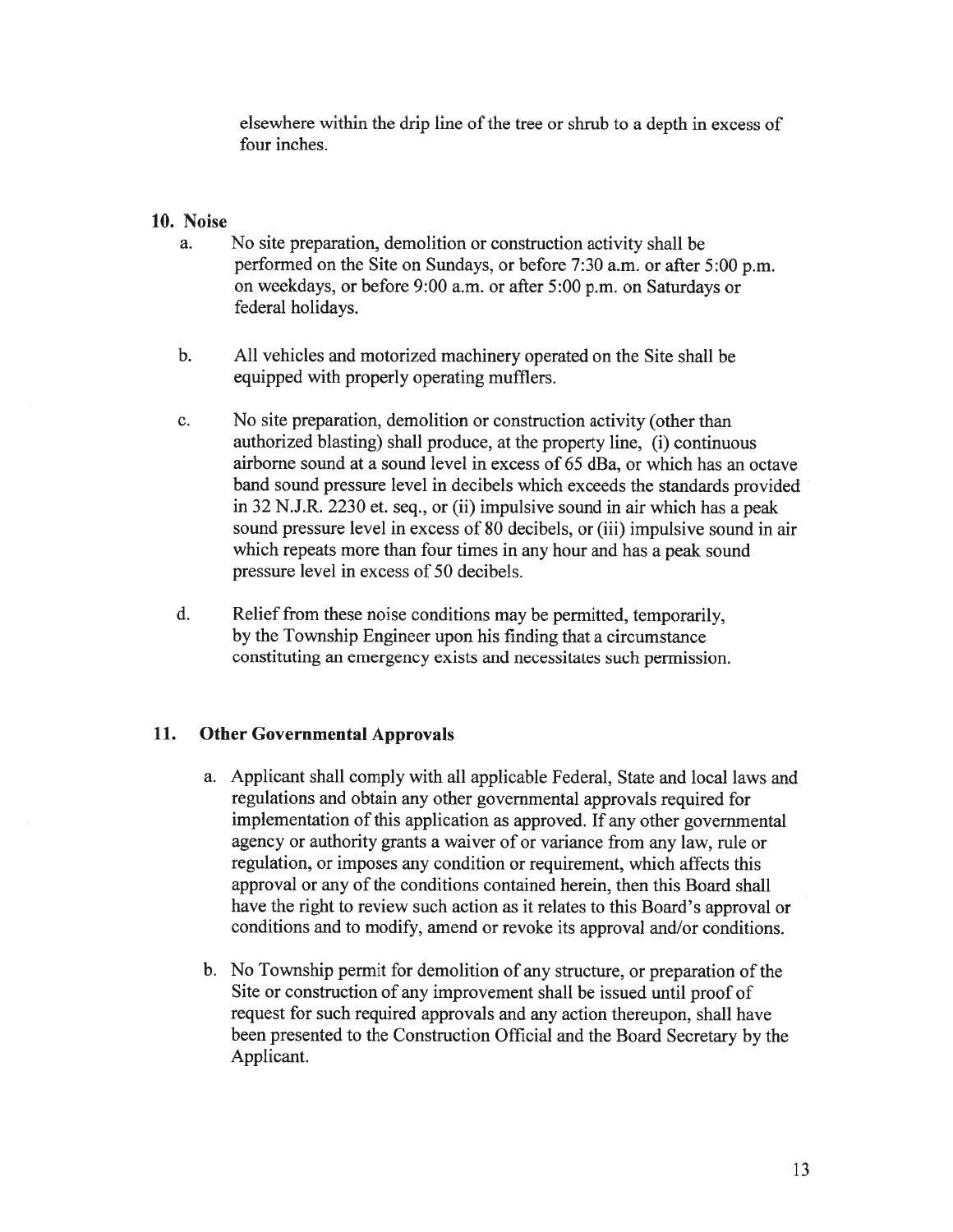# 12. Paving and Sidewalks

- a. Applicant shall install the top course of street paving:
	- (1) For residential development not later than the earlier of three (3) years after the issuance of the first Certificate of Occupancy or three (3) months after fifty percen<sup>t</sup> (50%) of residential units have received Certificates of Occupancy.
	- (2) For non-residential or mixed-use development, prior to issuance of the first Certificate of Occupancy.

b. All manholes, catch basins, and driveway curbs shall be ramped until the top course of street paving has been installed.

c. All sidewalks shall be constructed of concrete or of non-asphalt payers and shall be not less than four feet wide in <sup>a</sup> residence district or five feet wide in the Business Improvement District. Existing sidewalks that do not meet prior Township Code requirements shall be replaced to the standard for the new sidewalks.

# 13. Signs

The Board retains jurisdiction over any and all signs until the final Certificate of Occupancy has been issued.

# 14. Traffic and Parking Safety and Enforcement

- a. At the time of applying for <sup>a</sup> building permit the Applicant shall submit proof of having filed <sup>a</sup> written reques<sup>t</sup> pursuan<sup>t</sup> to, and in accordance with, N.J.S.A.  $39:5A-1$ , requesting that N.J.S.A.  $39:1-1$  et seq. be made applicable to the roads, streets, driveways, parking areas, etc. within the Site. The Applicant shall provide proof of the governmental action on such reques<sup>t</sup> to the Construction Official prior to issuance of the final Certificate of Occupancy.
- b. Lines of sight established for entrance and exit driveways of the Site shall be shown on the as-built site plans, and no structures, trees or <sup>p</sup>lants that would interfere with such lines of sight shall be permitted at any time.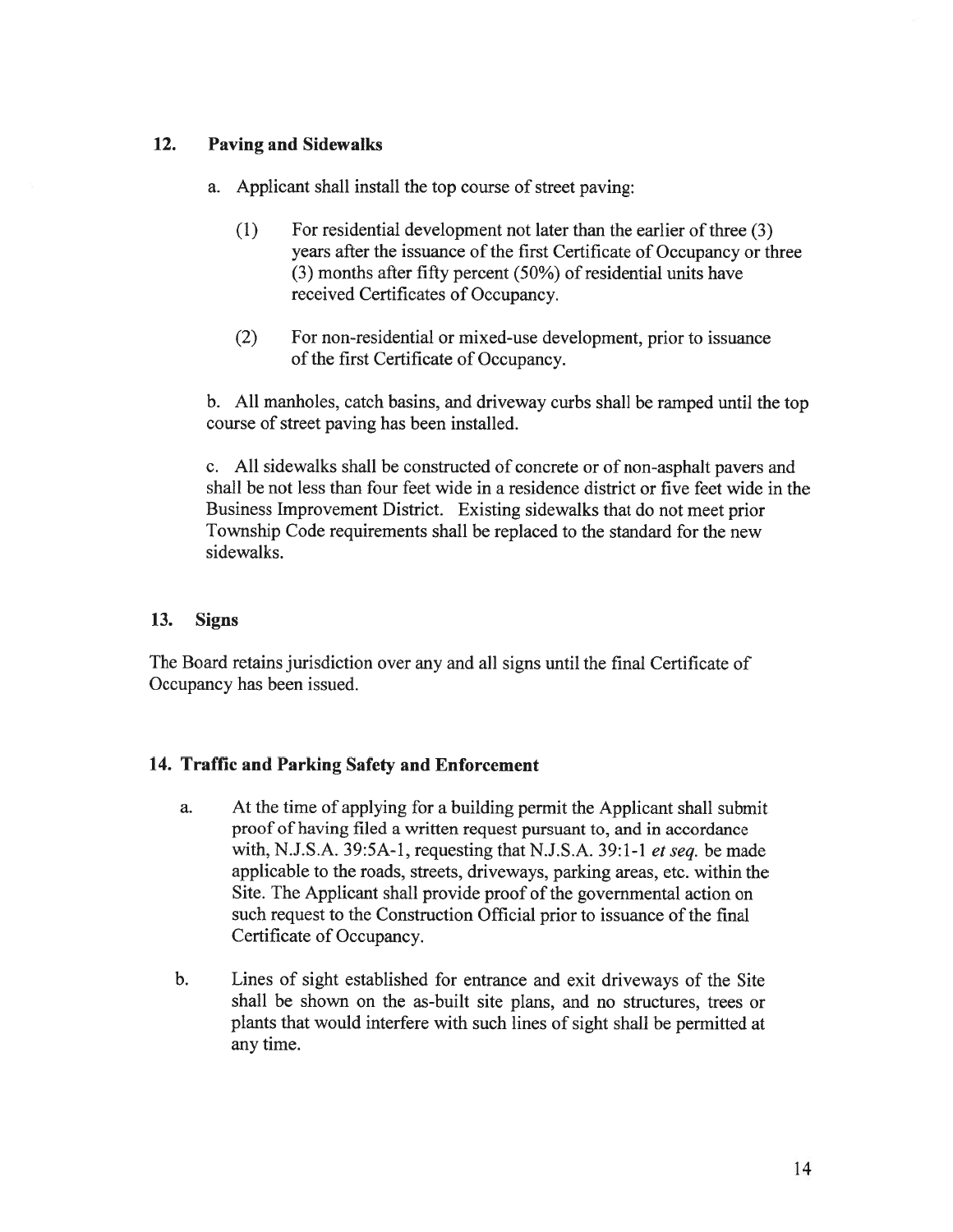- c. All traffic and parking provisions in the approved site plans or otherwise required by the Board's resolution shall be accomplished prior to issuance of the first Certificate of Occupancy.
- d. The Applicant shall comply with State law and applicable Township ordinances regarding handicapped parking and shall maintain such spaces and all the traffic and parking signage and markings on the Site in good order and repair.

# 15. Utilities for Site Plans and Major Subdivisions

Applicant shall construct all utilities underground as required by law, and shall submit to the Engineering Department <sup>a</sup> written instrument from each serving utility evidencing full compliance with this condition and with Township Code § 170- 73 .A.( 17) before issuance of any Certificate of Occupancy.

### 16. Wetlands

- a. Applicant shall insert on the final subdivision map and/or site <sup>p</sup>lan <sup>a</sup> metes and bounds description of all wetlands, wetlands transition areas, and buffers on the Site.
- b. Where applicable, each deed for <sup>a</sup> lot, and the subdivision <sup>p</sup>lat, shall contain the following language: "The lands designated herein contain wetlands and wetlands transition areas. There shall be no disturbance of any kind as to any wetlands or wetlands transition areas unless permitted by N.J.D.E.P. pursuan<sup>t</sup> to law, and Best Management Practices (as defined in N.J.A.C. 7:7A-1 .4 or superseding requirements) for prevention or reduction of adverse impacts upon or pollution of wetlands, wetlands transition areas and buffers shall be followed at all times. This restrictive covenant shall run with the land and be binding upon the grantees, their heirs and successors and assigns.

## 17. Developer's Agreement

Prior to issuance of any permit for site preparation, or construction, the Applicant shall have entered into <sup>a</sup> Developer's Agreement negotiated with the Township Attorney in conjunction with the Township Engineer.

## 18. Written Response to Memoranda